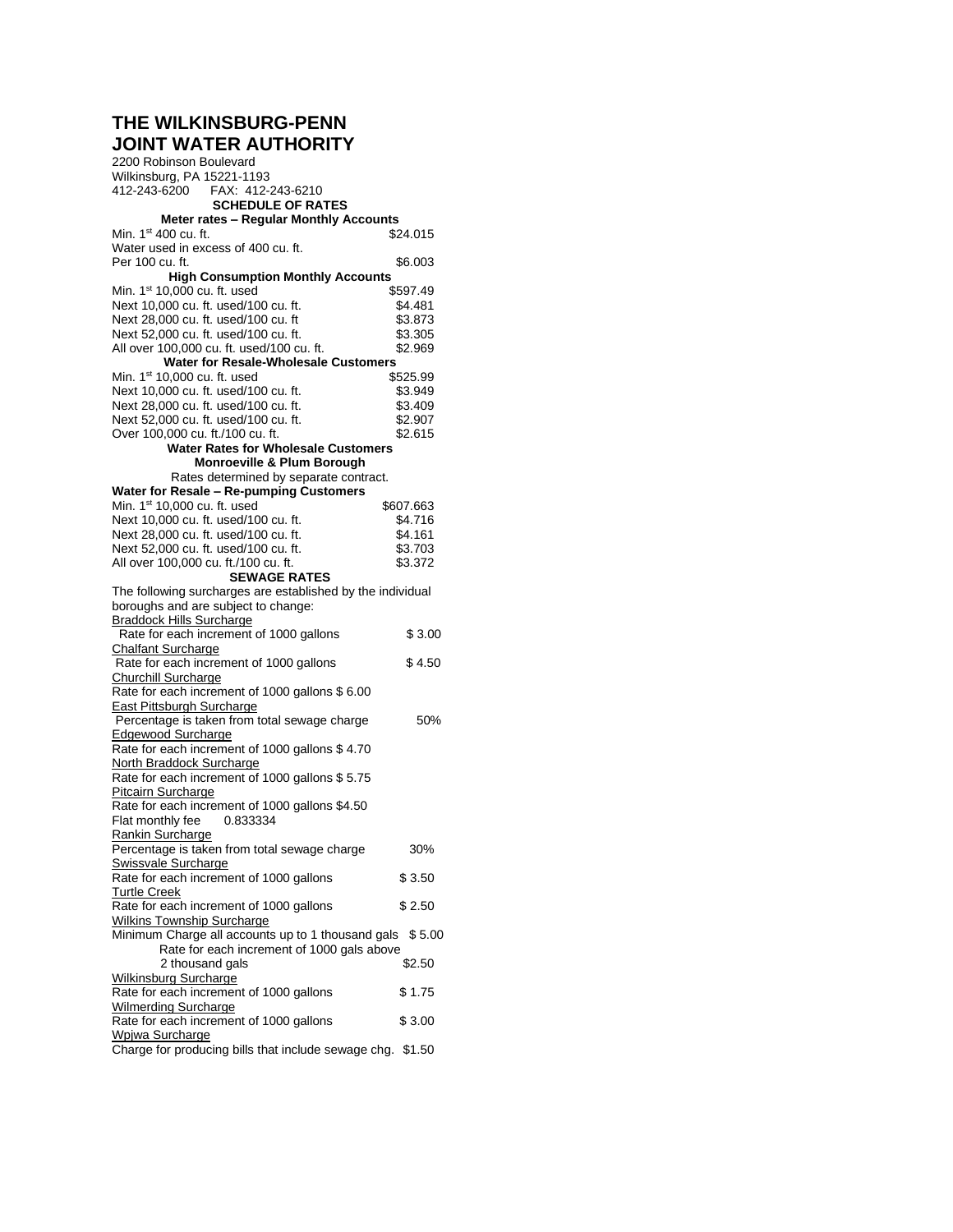### **RANKIN ACCOUNTS**

| Monthly customers:                   |          |
|--------------------------------------|----------|
| Min. for $1st$ 400 cu ft. used:      | \$24.015 |
| In excess of 400 cu ft./100 cu. ft.: | \$6.003  |
| <b>SEWAGE RATES</b>                  |          |

Auxiliary Meter Fee

Reading and maintaining auxiliary meters/day \$.301370 Borough of Churchill, Wilkins Twp. and Edgewood do not have this charge)

## **ALCOSAN RATES FOR ALL COMMUNITIES**

| (Except Penn Hills)                            |          |
|------------------------------------------------|----------|
| AILCOSAN charge for bill issued:               | \$5.56   |
| Rate for each increment of 1000 gals.          | \$7.94   |
| <b>PENN HILLS SEWAGE RATES</b>                 |          |
| Residential rates/1,000 gals.                  | \$19.37  |
| Residential flat rate (well water) per quarter | \$178.00 |
| Commercial rate/1,000 gals.                    | \$20.54  |
| Commercial flat rate (well water)/quarter      | \$285.00 |
| Penn Hills Cust. Serv. Mth. Chg. per dwelling: | \$10.00  |
| Non-Residential Rate/1000                      | \$29.06  |
|                                                |          |

#### **COMMERCIAL GRINDER FEES**

\$1.894176 times number of days since last read times horsepower rating of grinder \$1.894176 x days x grinder power rating.

#### **EFFLUENT SURCHARGES**

BOD (Biochemical Oxygen Demand) BOD sample reading minus 300 times .001823 times gallons of water used in 1000's plus or minus any auxiliary meter consumption (Sample BOD – 300) x .001823 x (water consumption + or – auxiliary meter consumption).

SS (Suspended Solids) SS sample reading minus 275 times .002056 times gallons of water used in 1000's plus or minus Any auxiliary meter consumption (Sample SS – 275) x .002056 x (water consumption + or – auxiliary meter consumption)

#### **SCHEDULE OF CHARGES**

Flush & Construction Meters Rate for water used by a municipality from fire hydrant for sewer flushing or street washing, with permission of Authority.

Metered - \$4.274/100 cu. ft. + cost to Authority for rendering service. Minimum charge: \$20.00/day

Rate for water service furnished through a public fire hydrant and measured by a meter furnished by the Authority. Operation of hydrant must be performed by an Authority employee or a person authorized by the Authority. The following charges are required for this service: A \$250.00 meter deposit; a \$20.00/day charge, a rate charge of current monthly regular rate and, any additional cost(s) for rendering service by the Authority. If the meter and its appendages are lost, stolen or damaged, actual cost of the meter and/or appendages will also be charged.

For water used from a fire hydrant for construction, industrial, etc. use, without permission of the Authority. Rate charge: \$ current monthly regular rate for estimated quantity used plus cost to the Authority. Minimum charge \$60.00

Water service furnished through an existing Authority service tap and measured by a meter furnished by the Authority. The applicant must furnish a temporary enclosed area for the protection of the Authority/s meter. An inlet valve, outlet valve and an approved backflow preventer are required and must be in place before a meter can be set and the water turned on. The rate charge is

Current monthly regular rate. + cost to Authority for service. \$60.00 deposit. Turn on/off charge: \$20.00 each. If the meter is lost or stolen, then actual cost of the meter will be charged.

Rate charged per hydrant per year for providing fire service<br>to a municipality, borough or township: \$100.00 to a municipality, borough or township: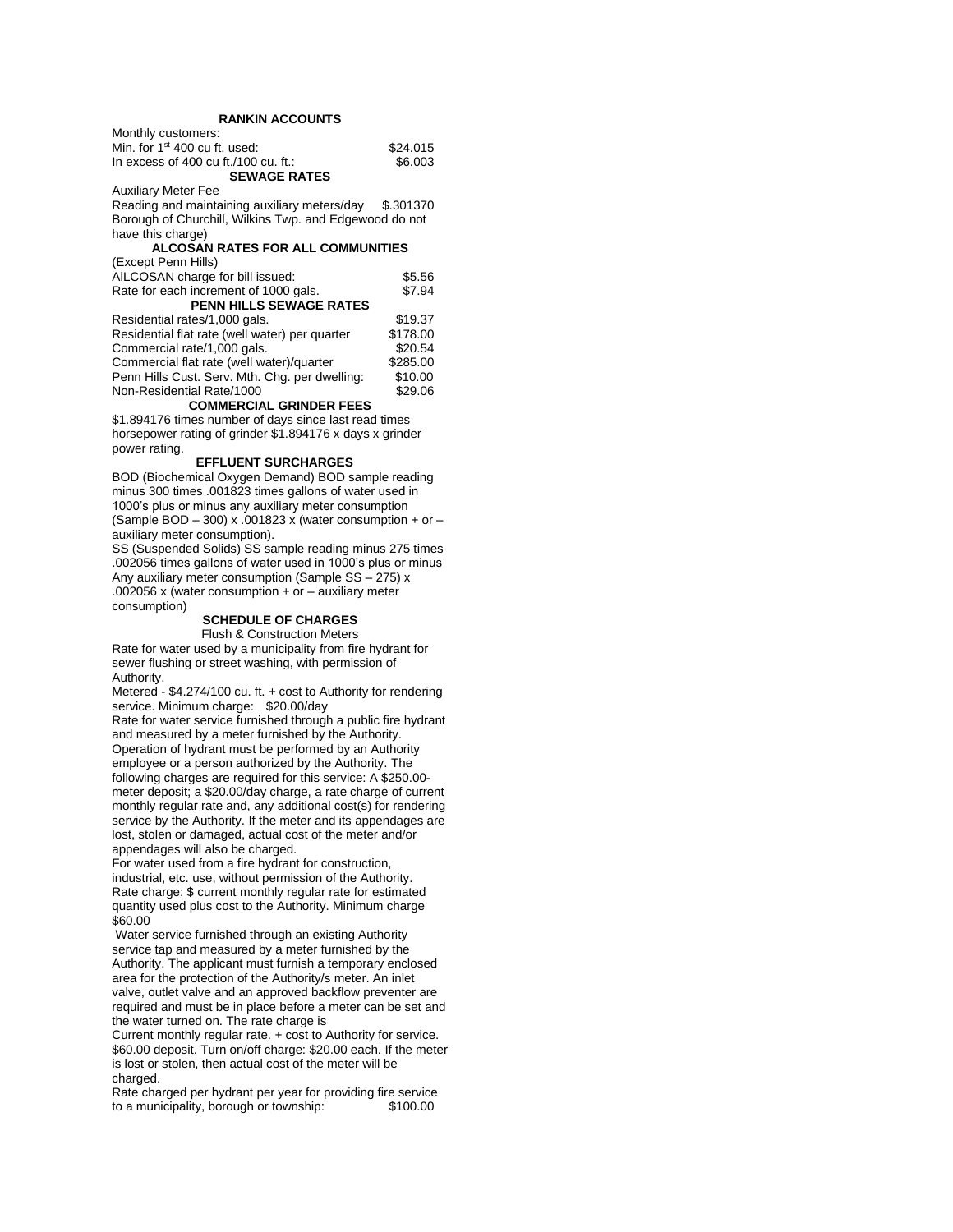#### **PRIVATE FIRE SERVICE**

Rate per quarter, based on size of connection:

| $\frac{3}{4}$ " – 2"                      | \$73.05    |
|-------------------------------------------|------------|
| 3"                                        | \$91.32    |
| 4"                                        | \$120.02   |
| 6"                                        | \$300.04   |
| 8"                                        | \$495.72   |
| 10"                                       | \$717.49   |
| 12"                                       | \$.1095.81 |
| <b>Service Connection Fees (Rule 11)</b>  |            |
| $\frac{3}{4}$ " line, normal installation | \$1.495.00 |

| 1" line, normal installation                            | \$1,495,00 |
|---------------------------------------------------------|------------|
| Larger than 1" actual cost with min. of                 | \$1.495.00 |
| 1" Combination domestic & fire service                  | \$1.995.00 |
| Abnormal installation, actual cost with above minimums. |            |

Fire line meters and detector checks will be furnished by the Authority at the expense of the applicant.

#### **MISCELLANEOUS CHARGES**

| Charge for testing private meters brought to shop.              |                  |
|-----------------------------------------------------------------|------------------|
| 5/8", 34", 1" and 2"                                            | Actual cost      |
| Charge for special reading of meter by request of consumer      |                  |
| and subsequent billing:                                         | \$20.00          |
| Charge for inspection of service or supply line                 |                  |
| (Rule 12)                                                       | \$40.00          |
| Charge for additional inspection trips (Rule 12)                | \$20.00          |
| Charge for unauthorized cleaning of service line                |                  |
| (Rule 14)                                                       | \$65.00          |
| Plus, all cost necessary to control and monitor any             |                  |
| contamination to Authority water system.                        |                  |
| Charge for removing, resetting and resealing meters,            |                  |
|                                                                 |                  |
| where seal wire has been tampered with, or broken, or the       |                  |
| meter removed from the service line (Rule 18)                   | \$20.00          |
| Charge for testing meter at consumer's request (Rule 21)        |                  |
| 5/8", 3/4", 1" meters, each                                     | \$45.00          |
| 1 $\frac{1}{2}$ and 2" meters, each                             | \$90.00          |
| All other sizes at actual cost to Authority.                    |                  |
| Charge for turning water off or on due to non-payment of        |                  |
| bills, violation of rules, including backflow noncompliance, or |                  |
| terms of application card, per trip (Rule 27)                   |                  |
| During regular business hours:                                  | \$20.00          |
| After regular business hours:                                   | \$45.00          |
| Charge for turning off or turning on water temporarily due to   |                  |
| seasonal nature of business, vacation, home inspections,        |                  |
| etc. per trip (Rule 27):                                        |                  |
| Regular business hours:                                         |                  |
|                                                                 |                  |
|                                                                 | \$20.00          |
| After regular business hours:                                   | \$45.00          |
| Charge for emergency service calls, during other than           |                  |
| regular business hours, per trip. This charge is in addition to |                  |
| any and all other applicable charges (Rule 27)                  | \$25.00          |
| Charge for every service call after failing to keep two         |                  |
| scheduled service calls (Rule 27)                               | \$25.00          |
| Charge of unauthorized operation of street valve, curb stop,    |                  |
| etc. (Rule 28)                                                  | \$100.00         |
| Charge to replace/repair meter wiring or receptacle (Rule 18)   |                  |
|                                                                 | \$30.00          |
| Charge to replace MIU (Rule 18)                                 | \$100.00         |
| Charge to replace meter register (Rule 18)                      | \$80.00          |
| Charge to repair damaged meter (Rule 18)                        |                  |
| 5/8"                                                            | \$49.00          |
| $\frac{3}{4}$                                                   | \$60.00          |
| 1"                                                              | \$80.00          |
| Charge to replace meter lost, stolen, or damaged beyond         |                  |
| Actual inventory cost.<br>repair (Rule 18)                      |                  |
| Charge for checks returned (NSF), checks returned on            |                  |
| closed bank accounts, and any other checks returned unpaid      |                  |
| from the bank: (Rule 41)                                        | \$30.00          |
| Charge for No Lien Letter                                       | \$25.00          |
|                                                                 | \$78.00          |
| Filing of water Lien (Rule 38)<br>Credit Card Convenience Fee:  |                  |
| Pay by Phone via e-checks or credit cards                       | \$1.75<br>\$2.15 |